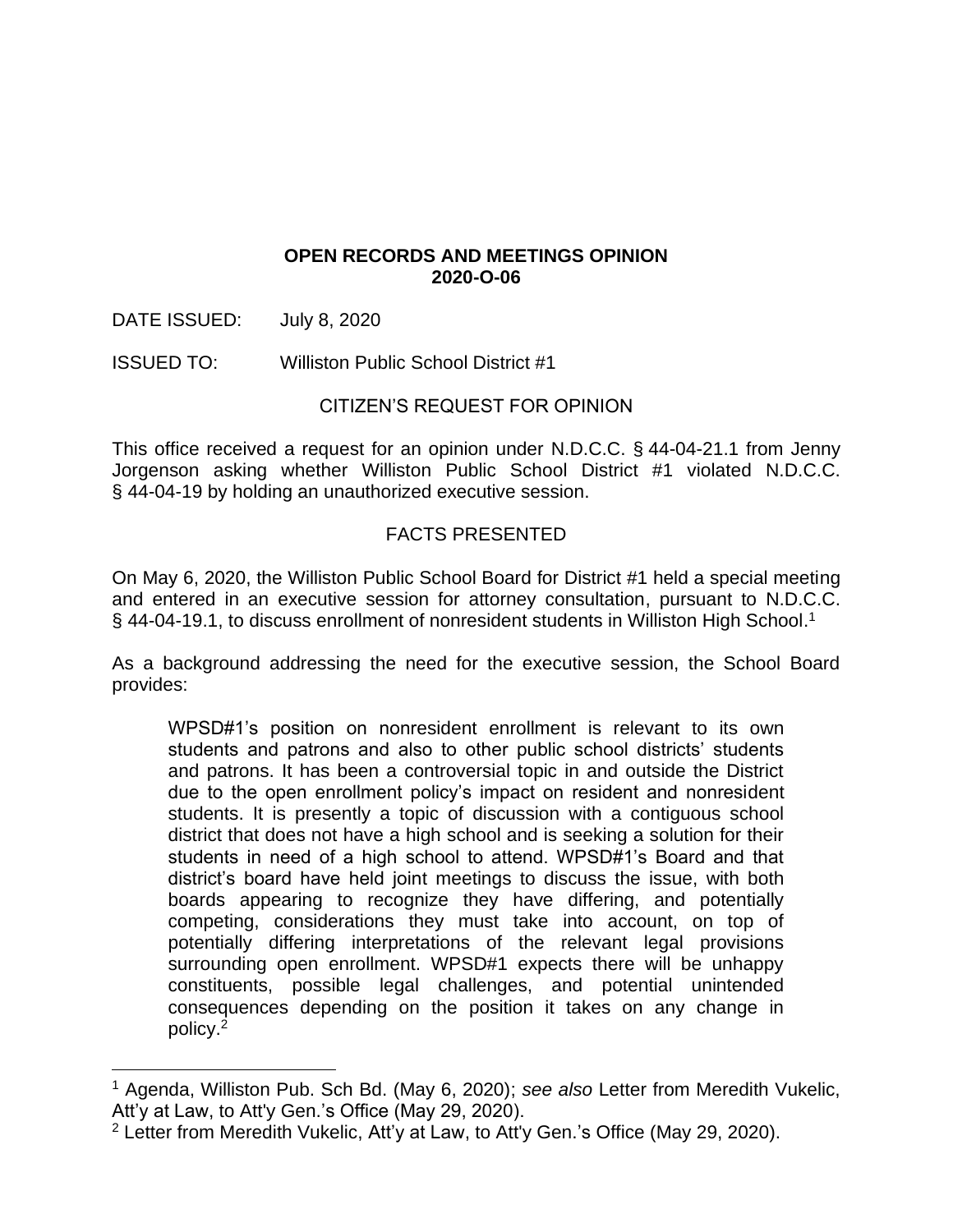#### OPEN RECORDS AND MEETINGS OPINION 2020-O-06 July 8, 2020 Page 2

Prior to proceeding into the executive session, the School Board president announced to the public that she wanted to review a previous policy decision and make sure the Board was all on the same page about nonresident high school students and that there was a need to consult with the attorney for any changes to the previous decision.<sup>3</sup> The president announced it would hold the executive session for an attorney consultation pursuant to N.D.C.C. § 44-04-19.1.<sup>4</sup>

### **ISSUE**

Whether the executive session the Williston Public School Board for District #1 entered into during its May 6, 2020, special meeting was authorized by law.

#### ANALYSIS

All meetings of a governing body of a public entity must be open to the public unless otherwise provided by law.<sup>5</sup> A governing body is authorized to hold an executive session for an "attorney consultation" as defined by N.D.C.C. § 44-04.19.1(5):

"Attorney consultation" means any discussion between a governing body and its attorney in instances in which the governing body seeks or receives the attorney's advice regarding and in anticipation of reasonably predictable or pending civil or criminal litigation or adversarial administrative proceedings or to receive its attorney's advice and guidance on the legal risks, strengths, and weaknesses of an action of a public entity which, if held in public, would have an adverse fiscal effect on the entity. All other discussions beyond the attorney's advice and guidance must be made in the open, unless otherwise provided by law. Mere presence or participation of an attorney at a meeting is not sufficient to constitute attorney consultation.<sup>6</sup>

A previous opinion analyzed the expanded definition of "attorney consultation" implemented during the 2017 Legislative Session:

During the 2017 Legislative Session, the definition of "attorney consultation" was expanded to include instances in which a governing body seeks to "receive its attorney's advice and guidance on the legal risks, strengths, and weaknesses of an action of a public entity which, if

<sup>3</sup> *Id.*

<sup>4</sup> *Id.*

<sup>5</sup> N.D.C.C. § 44-04-19.

 $6$  N.D.C.C. § 44-04-19(5).